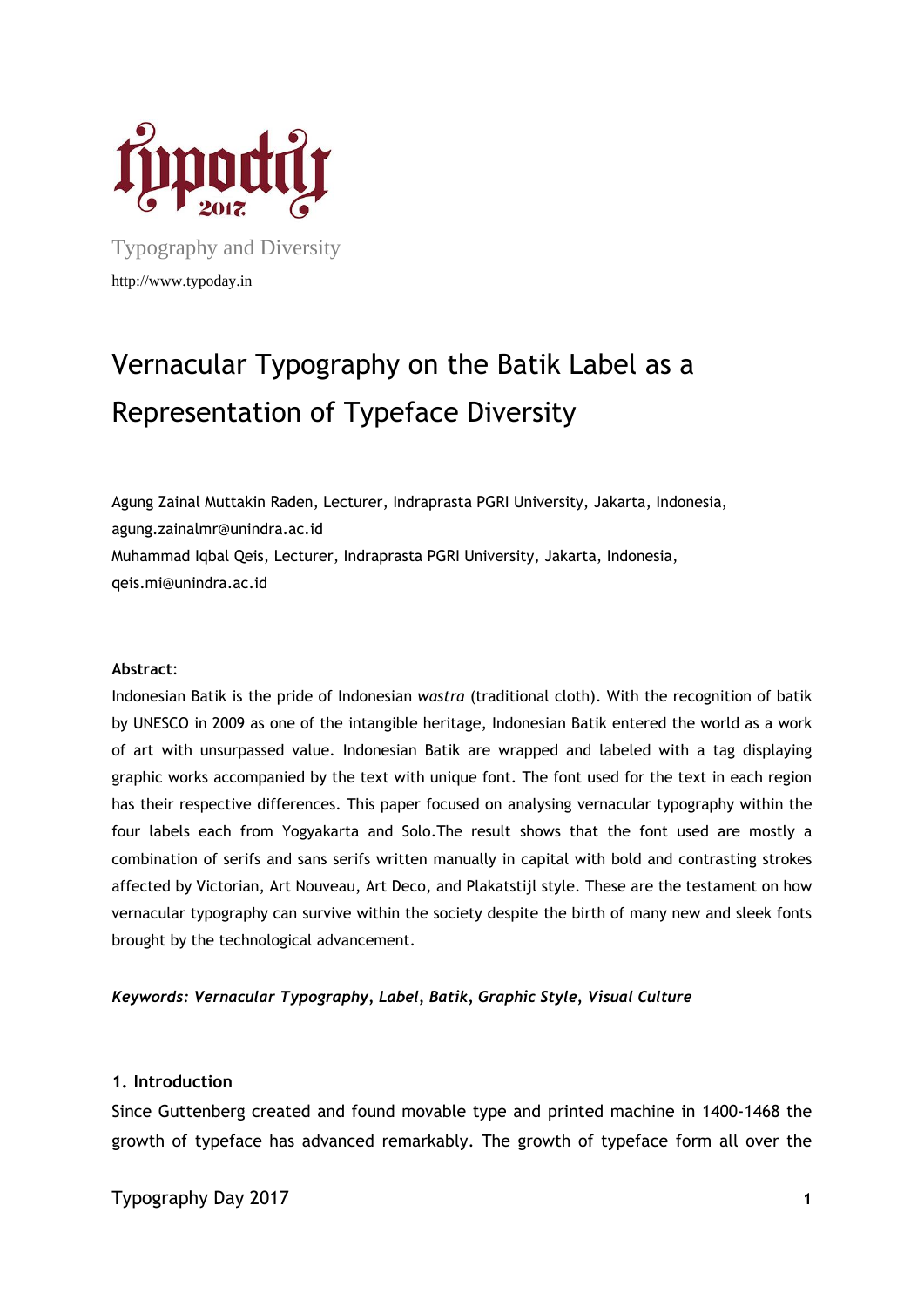world has changed, from manually applied and designed to a digital one. This remarks as a great achievement in the field of typography. In addition to that, movable type and printed machine gave change on the field of graphics design as well, especially in Indonesia. At that moment, Indonesia didn't have many options of typeface selection to be used in printed machine (Bajraghosa, 2014, hal. 28). The arrival of European nations, especially The Netherland (Holland), changed the face of Indonesian typeface, given rise to the Indonesian vernacular typography. At first, Roman Script was introduced and Roman script with Portuguese language was found in *Padrão* (monument) in Indonesia. This happened when Henrique Leme was conducted to a place on the right bank of Ciliwung River, near the river mouth known as Calapa which later called Sunda Kalapa (Ikram, et al., 2015, hal. 61-62). After that, Roman Script with various language was found an seen on cannon, monument and paper document.

The introduction of Roman Script has also change vernacular typography used in many industries in Indonesia, especially Batik industry. Batik label (also known as batik etiquette) appears as a representation of batik manufacturers, batik manufacture owners or batik creators. The name of batik creators or batik manufacturers usually appears at the end of the fabrics so that it can be seen by the people. But the first and the foremost means of brand identity was still found in the existence batik label as it was used to present the nature and the quality of the fabrics (Bajraghosa, 2014, hal. 21). Here, batik label served its function in marketing, as the quality of batik could be seen and shown through its intricate design. It informs the consumer about the manufacturers and the fabric's quality so they can decide whether they want to buy that particular batik or choose another one instead.

### **2. Vernacular Typography**

Vernacular is the everyday language through which a group, community or region communicates. It is a recurrent aspect within graphic design as designers draw on the vernacular by incorporating 'found' items, such as street signs and borrowing low-culture forms of communication, such as slang (Ambrose & Harris, 2009, hal. 69). Vernacular typography is shown as a representation of emotional and expression which is growing in the society. Vernacular typography (some also refer it as ethnic alphabets) found on various writings, pictures, and signs in the local environment could become a cultural asset of a country. Although most of these ethnic alphabets are often ignored because of their 'old' and traditional look, they create a uniqueness which more or less will become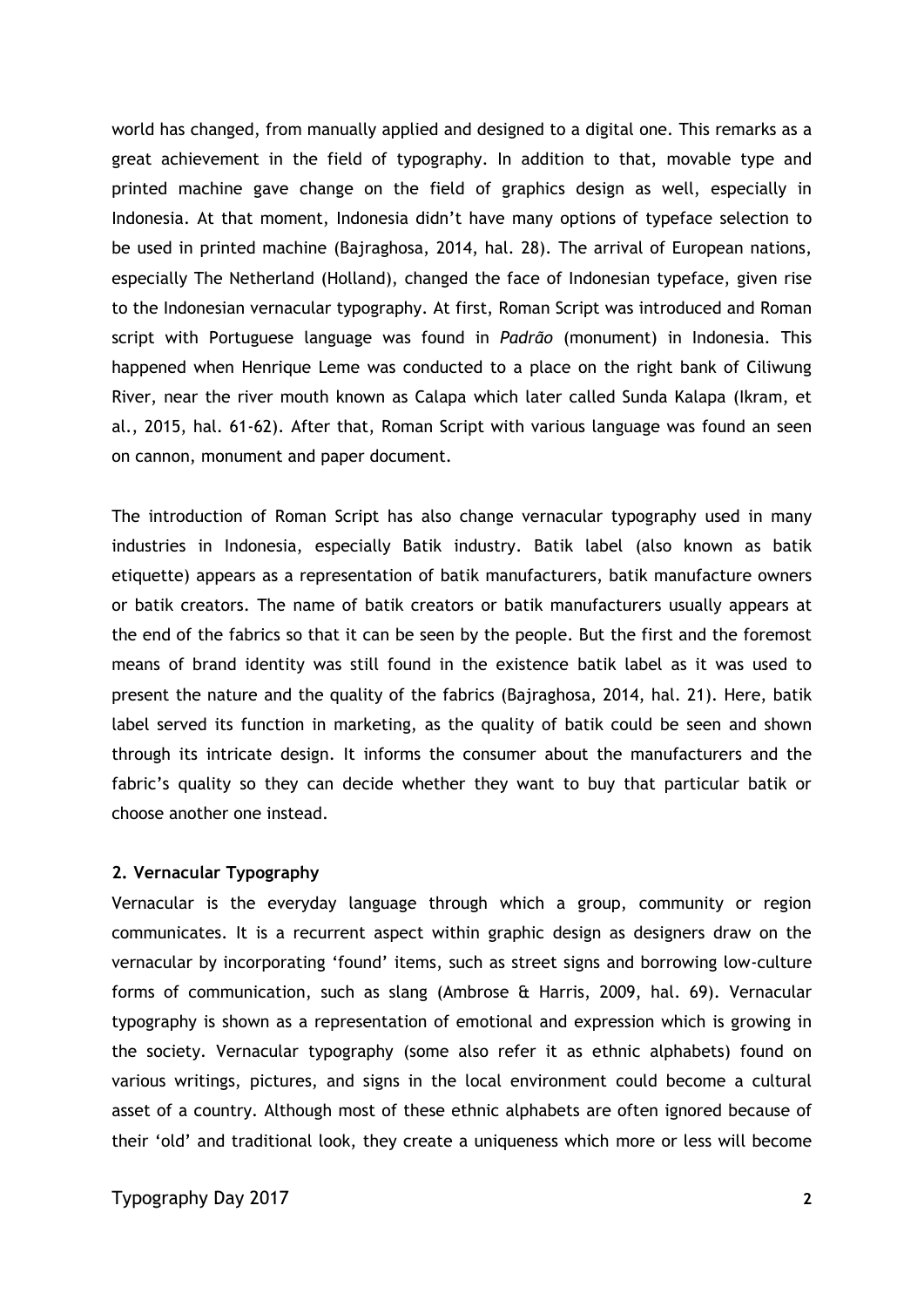local genius in Indonesia (Haswanto, 2013, hal. 159). Vernacular typography creates a typeface that took an inspiration from the society's daily activities. This typeface reflects the expression of traditions, familiar and distinctive cause in the society since typeface creation process started from the local values (Murtono, 2014, p. 115).

# **3. Batik Label As Logo**.

Batik label contains graphics, text and the image or a photograph of the batik creator or the owner. At first batik brand identity was communicated by the use of Indonesian word '*tjap*' or '*cap'*. This basically means 'brand' and stamped in the batik so that the name of the batik label usually begins with the word '*cap*', e.g '*Cap Dokar'* (see figure 1) and '*Cap Jujur*' (see figure 2). Batik label present at the time contains ilustration emboldened by outline style and color block with gradation or halftone. The name of the batik label was selected from Indonesian word representing daily activities or something familiar to the society at that time. This is in line with what Carter said (Bajraghosa, 2014, hal. 23) that a good logo needs to have:

- a. Originality, could be determine
- b. Legibility, easy to read and easy to recognize
- c. Simplicity
- d. Easy to remember



Figure 1. Batik Label Cap Dokar

Figure 1 shows an ilustration of '*dokar*' (traditional horse carriage) and a depiction of Indonesian rural greeneries environment dyed with half tone color. The text 'BATIK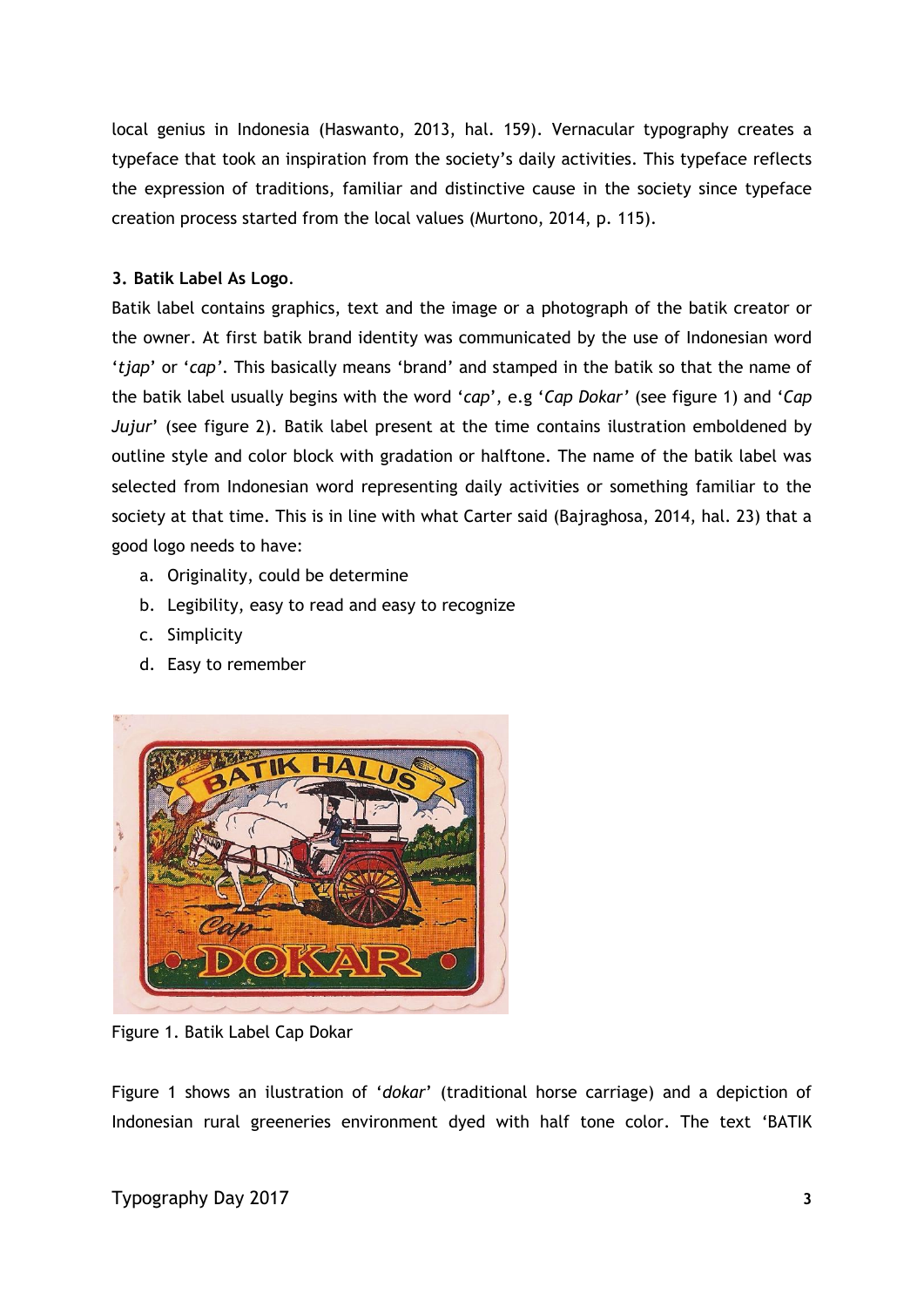HALUS' was placed on the ribbon at the top using sans serif typeface while the text 'cap' was placed at the bottom using script typeface accompanied by the text 'dokar' with serif typeface. While the dokar and batik doesn't have any relationship whatsoever, the batik label has a unique feels to it, constructing its own identity. The typeface used in this batik label identity was handwritten and created as a master typeface unique for this particular brand, creating a vernacular feels on the usually common serif typeface. All the elements interacting with each other are recognizeable by Indonesian people, especially those living in Java rural area, thus it served its function as a good logo as it is easy to remember.



Figure 2. Batik Label Cap Jujur

Figure 2 shows an illustration of truck loaded with grocereries and the depiction of Indonesian rural mountainous environment dyed with half tone color. The text 'JUJUR' in sans serif is seen on the truck's body. *Jujur* is an Indonesian words which means honesty. The text 'BATIK.TRADISIONIL' was placed on the ribbon at the top using decorative typeface while the text type 'cap' was placed at the bottom using light sans serif typeface accompanied by the text 'JUJUR' using serif typeface with ball at the end of terminal. The text 's.a.a' was placed under the text 'JUJUR' using sans serif typeface with teardrops/lacrimal at the end of terminal. Truck was used in Indonesian rural mountainous area to load and transport daily needs such as groceries, agricultures, livestock and materials. A text with particular typeface usually applied on the truck's body to differentiate one truck with another. Just like the figure 1, the typeface used in the figure 2 batik label identity was handwritten and created as a master typeface unique for this particular brand and all the elements interacting with each other are recognizeable thus making it easy to remember.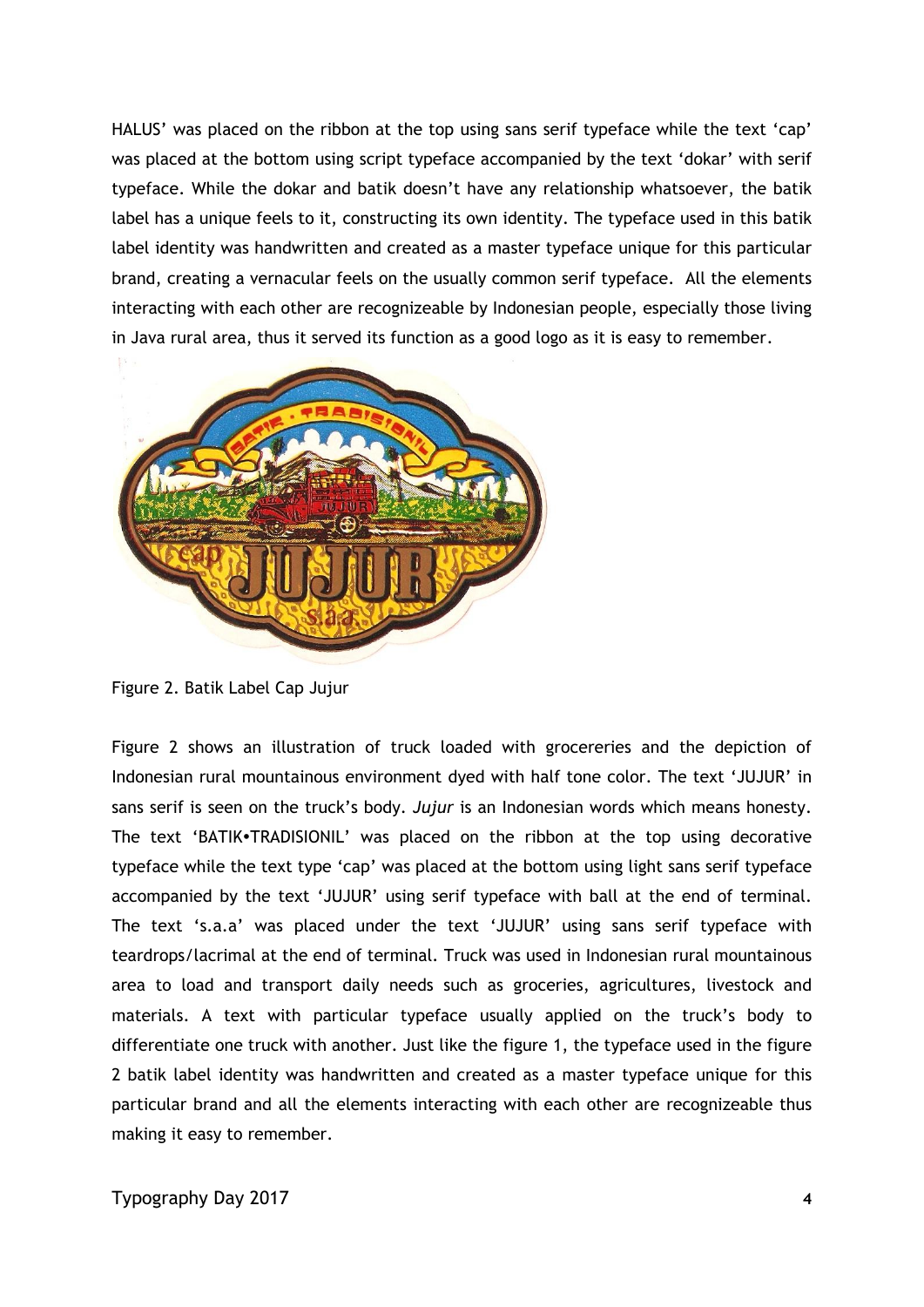# **4. Vernacular Typography On Label Batik**

# **4.1.Batik Label Yogyakarta**

Yogyakarta, otherwise known as Jogja, is a city in the middle of Java island. According to Kurniadi (Bajraghosa, 2014, hal. 17), the batik culture and its industry started when the batik, which is the outfit only the gentries of *Keraton (*Yogyakartan Sultanate) can use, was brought out of the palace and gradually used by ordinary people. The people then begin to leave the tradisional weaving as everyday clothing in preferring the batik. This marks the rise of batik industry and the batik culture was developed in Yogyakarta. The batik industry started in Prawirotaman and Tirtodipuran area and then spread across the region in the form of batik home industry. This makes the owner of the batik industry very diverse, ranging from higborns, merchants and enterpreneurs to the Chinese descents. The growing of the batik industry sees the batik label as an important item needed to give sign for each individual product. This triggered the batik label requirements in the batik industry.



Figure 3. Batik Label Yogyakarta Cap Betara Surya

The batik label shown in figure 3 contains the image of Batara Surya ilustration from the Javanese *Wayang* surrounded by paddy leaves icon. The text 'Tjap' was placed at the top using manual script typeface accompanied by the text 'Betara Surja' using grotesque sans serif typeface written in a lineal outline. The text 'Batik Tenun' using transitional serif typeface was placed at the center clamping the central illustration emboldened with shadow. The text 'Jogjakarta' was placed at the bottom using old style serif typeface.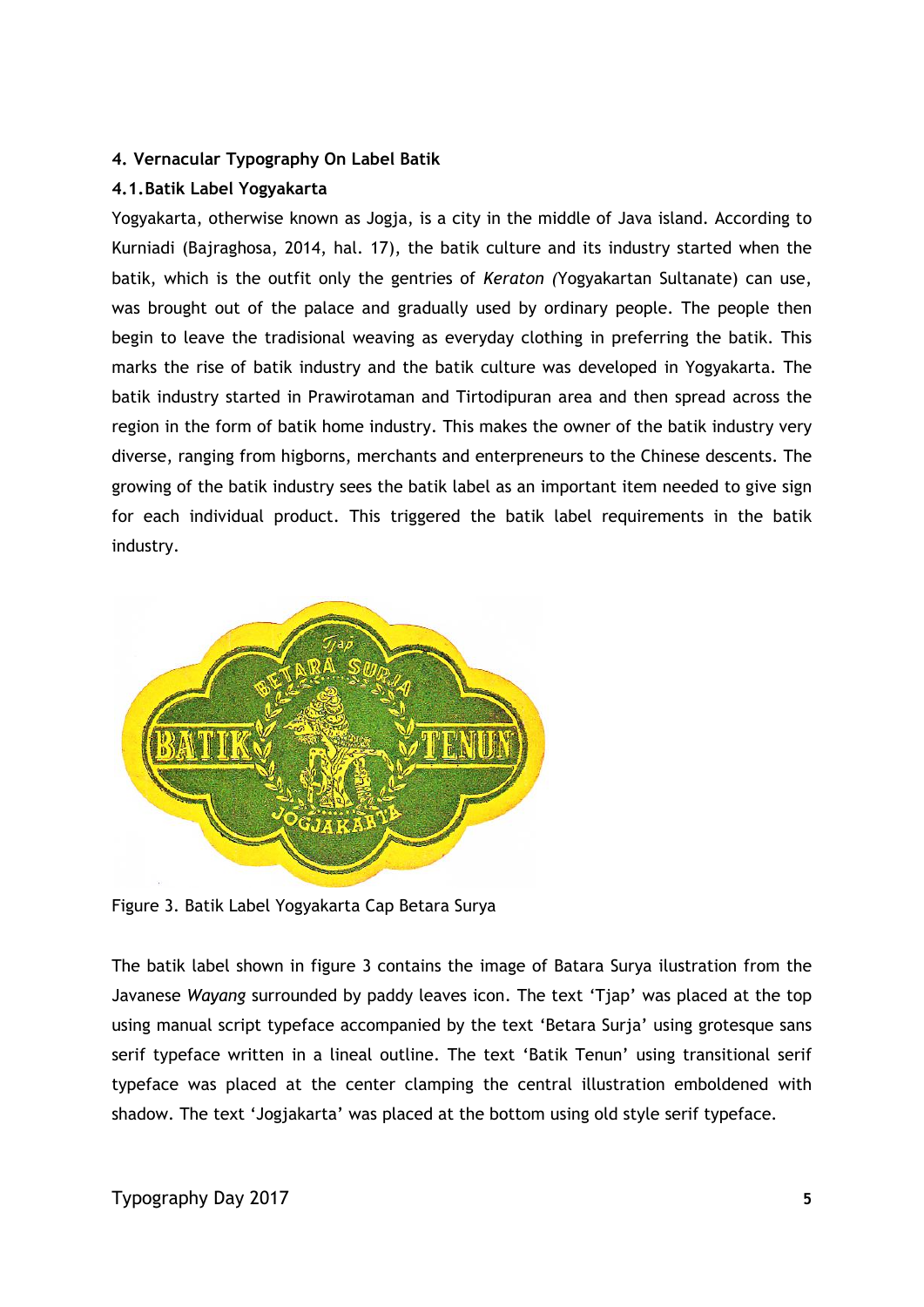

Figure 4. Batik Label Yogyakarta Batik Jogja Asli

The batik label shown in figure 4 contains the illustration of a batik worker painting the fabrics and all text type used a sans serif typeface. The text 'BATIK JOGJA ASLI' was placed in curve at the top using grotesque typeface with light style and bevel effect applied. At the center of the label, the text 'BATIK JOGJA' was made using typeface grotesque typeface with condensed style. The text 'WANTEK KUWAT' and '80 JOGJA' was placed at the bottom using the same typeface with that being used to write 'BATIK JOGJA ASLI'. 'WANTEK KUWAT' literally means strong and not easy-to-fade colors.



Figure 5. Batik Label Yogyakarta Batik Serimpi

Typography Day 2017 **6**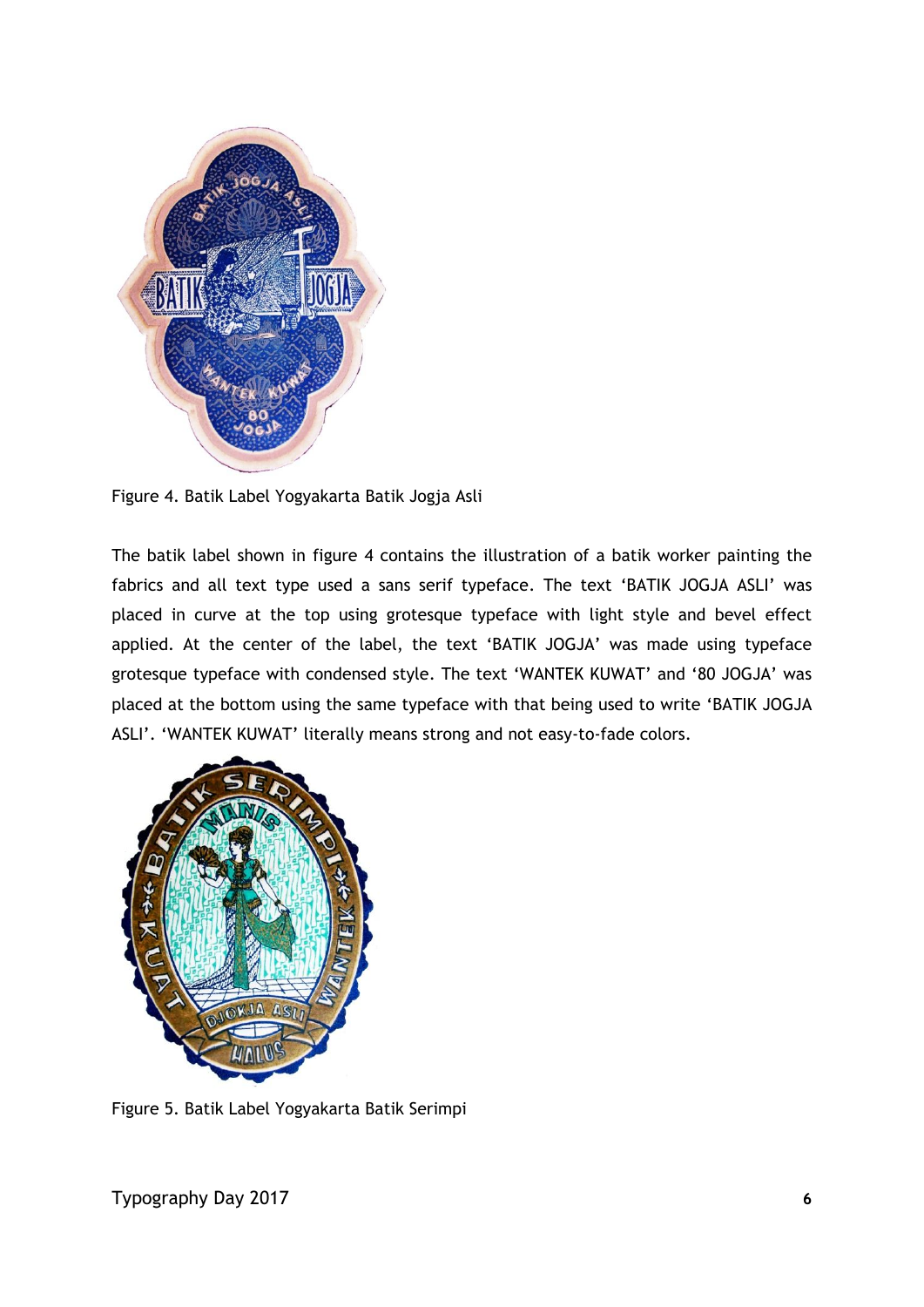The batik label shown in figure 5 contains the ilustration of woman dancing a traditional Javanese dance called *Serimpi*. Thus, the batik label was named BATIK SERIMPI. The text 'BATIK SERIMPI' and 'MANIS' were placed at the top using sans serif typeface with a strong stroke at one side and thin stroke on the other side with outline style. The text 'KUAT' and 'WANTEK' were placed in curve on the left and right side of the label using the same typeface as BATIK SERIMPI. Likewise, using the same typeface, the text type 'DJOKJA ASLI' was put on the ribbon at the bottom and the text 'HALUS' was placed underneath. This label only use one typeface.



Figure 6. Batik Label Yogyakarta Tjap PRIJAJI

The batik label shown in figure 6 contains the ilustration of a kingly or princely figure clad in Javanese nobility garb. The text 'BATIK TJAP PRIJAJI' was placed in curve at the top using serif typeface between little brackets with strong stroke and hairline outline on the typeface. *Prijaji* means nobility. The text 'SOGA GENES DJOKJA ASLI' was placed at the bottom using sans serif typeface with outline.

The four batik labels from Yogyakarta shown in the figure 3, 4, 5, and 6 use various typefaces. Among the four, the serif and sans serif variation are dominantly found within. One of the many reasons why these typefaces variation were mostly used in batik label was the quality of readability. This quality ensures the costumer to recognize their product easily through their batik label.

Besides the reason concerning the principle of typography, the local philoshophy and local value also plays a role in determining the typeface used in these batik labels. For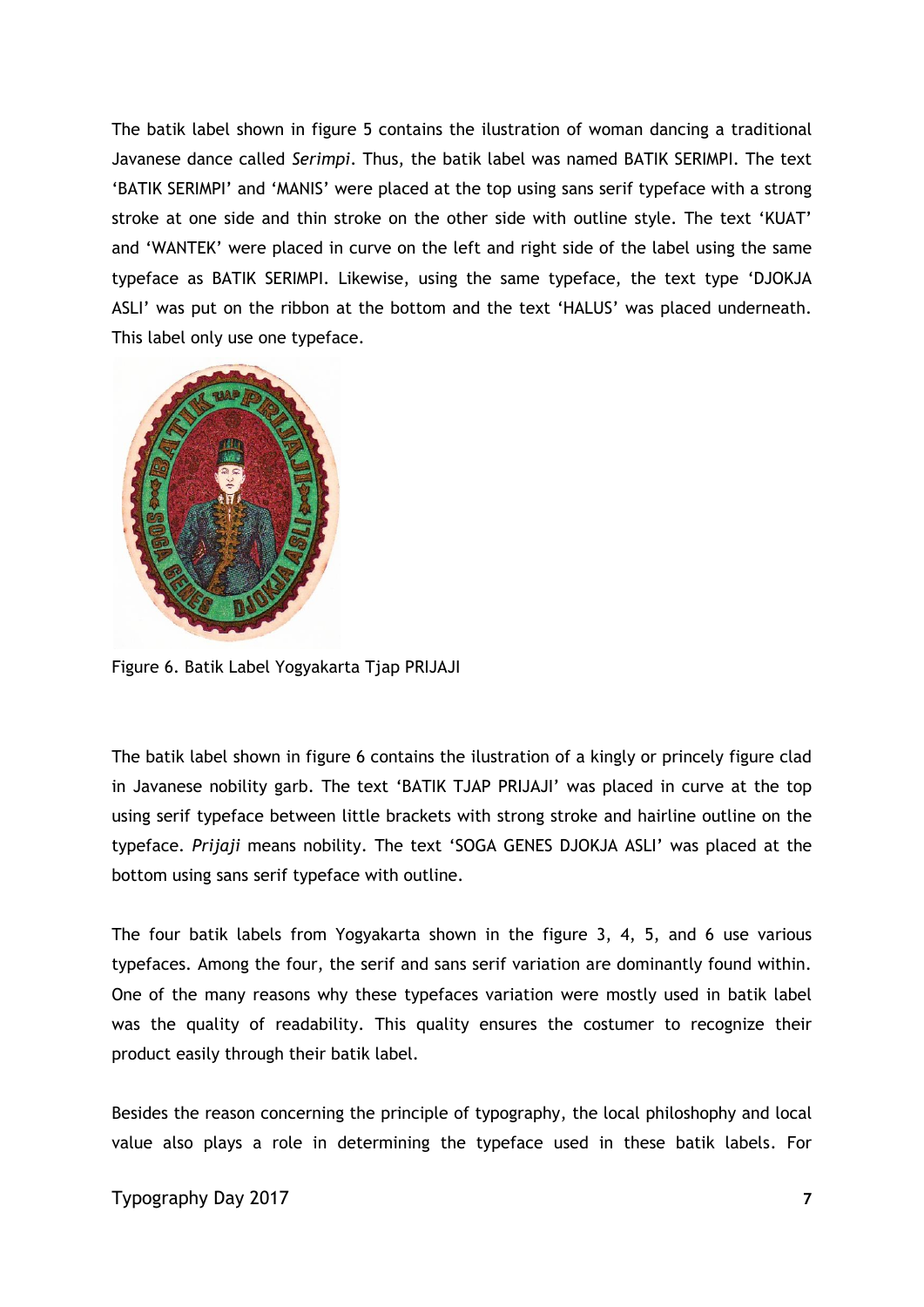example, in figure 6 depicting a kingly figure, the Yogyakartan people highly refer their nobility as great, powerful, and wise person. Thus, the typeface used was emphasized with strong stroke and outline variation to properly depict the royalty. This creates a situation in which the customer will feel like they wear a fabric that is worn by the nobility when they purchase this batik brand. Another example is the typeface used in figure 5. *Serimpi* dance is a sacred traditional dance performed in the ascension of the new king by four female dancers. It depicts the life philosophy of Yogyakartan people in their war to fight the bad with goodness. This was expressed through the dance movement which shows elegant yet bold and strong moves. Thus, the sans serif typeface was used to emphasize the dance movement and the depiction of the two warring side with the use of the typeface variations with strong stroke at one side and thin stroke at the other side.

### **4.2.Batik Label Solo/ Surakarta**

Solo, also known as Surakarta, is one of the city located in the middle of Java. Just like, Yogyakarta, Solo still has its kingdom highly regarded by the people in the region nowadays. Solo, along with Yogyakarta, were deemed as the city of Javanese Culture because the culture still exist and permeates in every aspect of everyday life in these cities. Solo in particular is the central of batik in Java (Hermanu, 2014, hal. 89). Here, the batik home industry started in Laweyan dan Kauman region before they were spread across the region.



Figure 7. Batik Label Solo Putri Duyung

The label shown in figure 7 is very interesting since the name of the brand and the illustration used within the label don't seem to match with each other. The brand is PUTRI DUYUNG (which means mermaid) but in the ilustration showed the photograph of a girl which was the daughter of the brand owner rather than a mermaid. The text 'PUTRI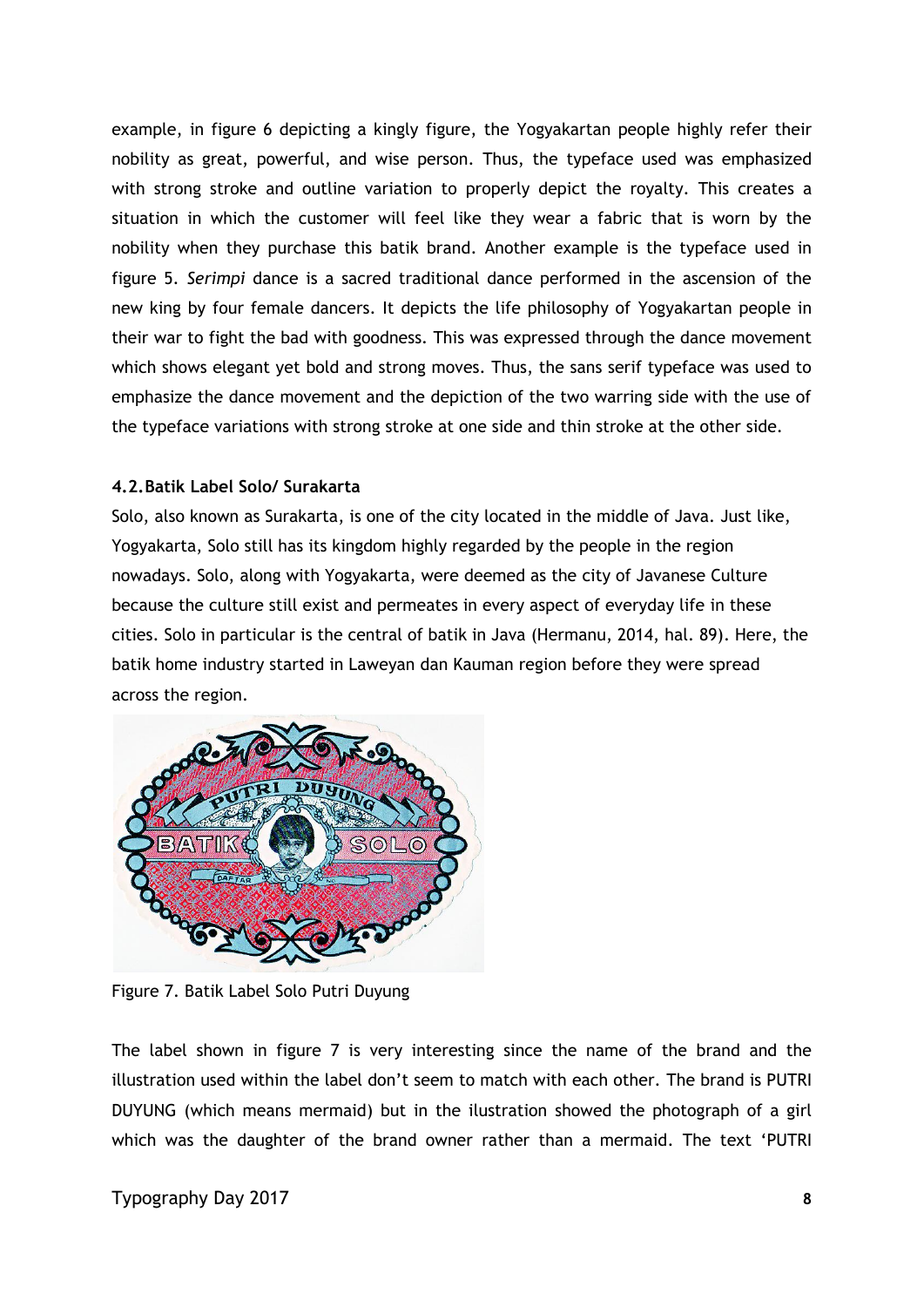DUYUNG' was placed on the ribbon at the top using old style sans serif. The text 'BATIK SOLO' at the center was written using lineal serif while the text 'DAFTAR' located beneath it use the lineal sans serif.



Figure 8. Batik Label Solo Bintang Mas

The batik label shown in figure 8 contains illustration of stars above the mountains. The text 'BATIK SOLO ASLI' (real batik Solo) was placed in curve at the top using old style serif with a little heavy stroke. The text 'SOGA GENES' at the center use sans serif with rounded style in the end of terminal while the text 'BINTANG MAS' use the same typeface as 'BATIK SOLO ASLI'. *Bintang mas* means golden star so the owner want to present the batik in having a high quality fabrics.



Figure 9. Batik Label Solo Tiga Canting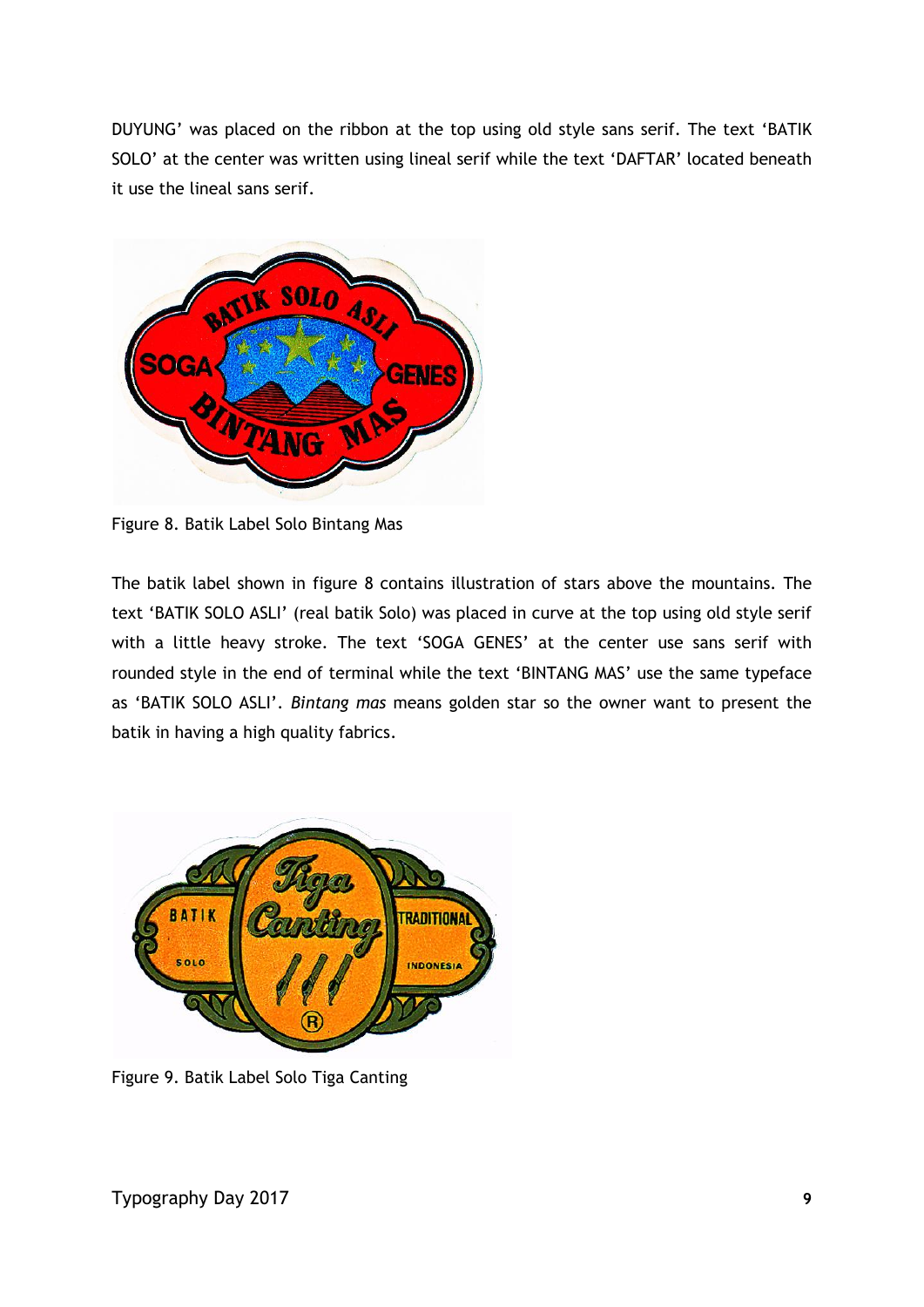The batik label shown in figure 9 contains the illustration of two kind of typefaces. The text 'Tiga Canting' was written using script typeface with shadow, matching the style of a handwriten or lettering style.The illustration shows three *Canting*s. Canting is a pen-like tool to write/paint the batik motifs on the cloth. The text 'BATIK TRADISIONAL' and 'SOLO INDONESIA' use sans serif typeface. Moreover, the 'BATIK TRADISIONAL' text use sans serif typeface with thin stroke and extended style.



Figure 10. Batik Label Solo Puspa Dewi

The batik label shown in figure 10 contains illustration of two kind of typefaces. The text 'BATIK HALUS' at the top and 'SOLO' at the bottom were written with the same sans serif typeface, with the text 'SOLO' in particular is using a sans serif with outline style. The text 'PUSPA DEWI' at the center was written using script typeface with handwriten style and emboldened with outline style.

The four batik labels from Solo shown in the figure 7, 8, 9, and 10 have different variation of typefaces than those found in the batik label from Yogyakarta. The script typeface in particular has been found dominantly in batik labels from Solo aside of the serif and sans serif typefaces. The script typeface was mostly used because of the quality in its visibility and clarity since it elevates the feeling of elegant and fluidity. Especially when it was used in contrast of the sans serif typeface with bold or thin extended stroke. The local philoshophy and local value of Surakartan people also influence the variations used in the batik label. For example, figure 9 shows three *cantings*, a tool used by the people, representing their fluid daily life. Thus, it emphasizes the use of script typeface to give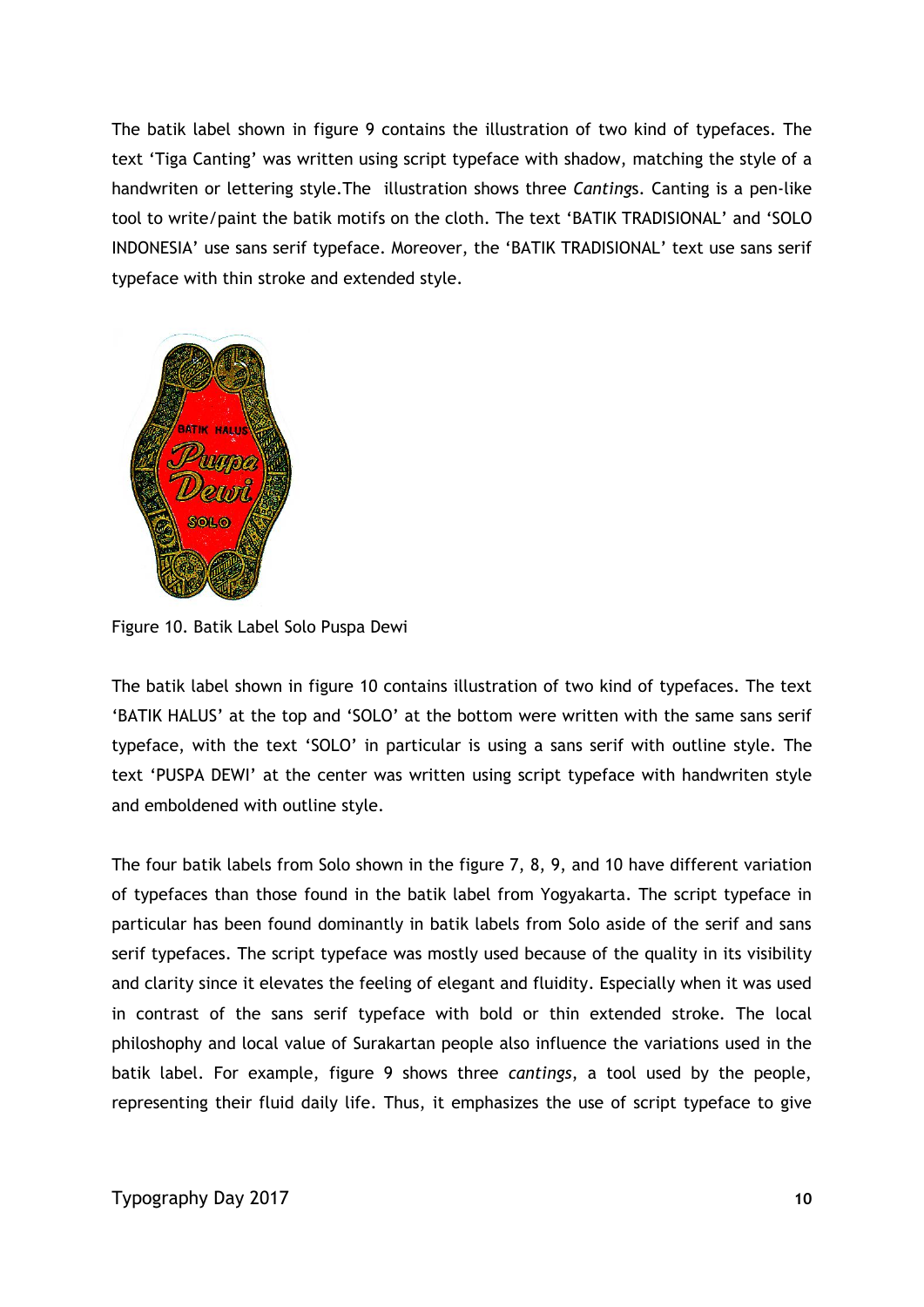the sense of fluidity. This creates a more grounded brand reflecting the urban culture in Surakarta.

#### **5. Conclusion**

The batik label Solo and Yogyakarta applied many variations of typefaces. Manual technique and letter press technique was used to make these labels. The typefaces used on the label give the impression of old style, traditional look or vintage. These typefaces can be used as an addition to the already existing variations of typeface, particularly on the typefaces used for old style, tradisional look or vintage theme. Vernacular variations on the typeface found in batik label in Indonesia are affected from Victorian style, Art Noveau style, Art Deco style, and Plakatstijl style influenced by the Netherland and assimilated into the local Indonesian culture to generate a new style of vernacular typography.

Batik label Solo and Yogyakarta have a contrasting difference between the two showing the typeface diversity applied on these labels. Batik label Yogyakarta uses a more formal and rigid typeface giving a classical feeling while batik label Surakarta uses a more fluid and elegant typeface giving a more casual feeling. The typeface used also shows the contrasting local values and philosophy found in Solo and Yogyakarta. Surakartan people are more grass rooted and more fluid in contrast to the Yogyakartan people. Yogyakarta pride themselves with their aristocratic high *keraton* culture in contrast to the Surakartan nobility which is more grass rooted and their *keraton* is more open-to-public and not as rigid as that in Yogyakarta. These values expressed through the use of typeface found in batik label and the design shown within the illustration on the label. Batik label Yogyakarta for example refer to the symbol of high culture like the god (*betara dewa*), the high culture (*Serimpi dance*), and their nobility (the *prijaji*). Meanwhile, batik label Solo refers to the symbol of everyday daily life such as the family daughter, the *canting,* and the environment landscape.

These batik labels are not showing just one particular known style but a mix of different styles assimilated with local values and philosophy. In fact, Indonesian batik labels are a visual identity of great masterpiece, although the batik was produced not by a commercial company but by the batik home industry. This paper can shed lights on how vernacular